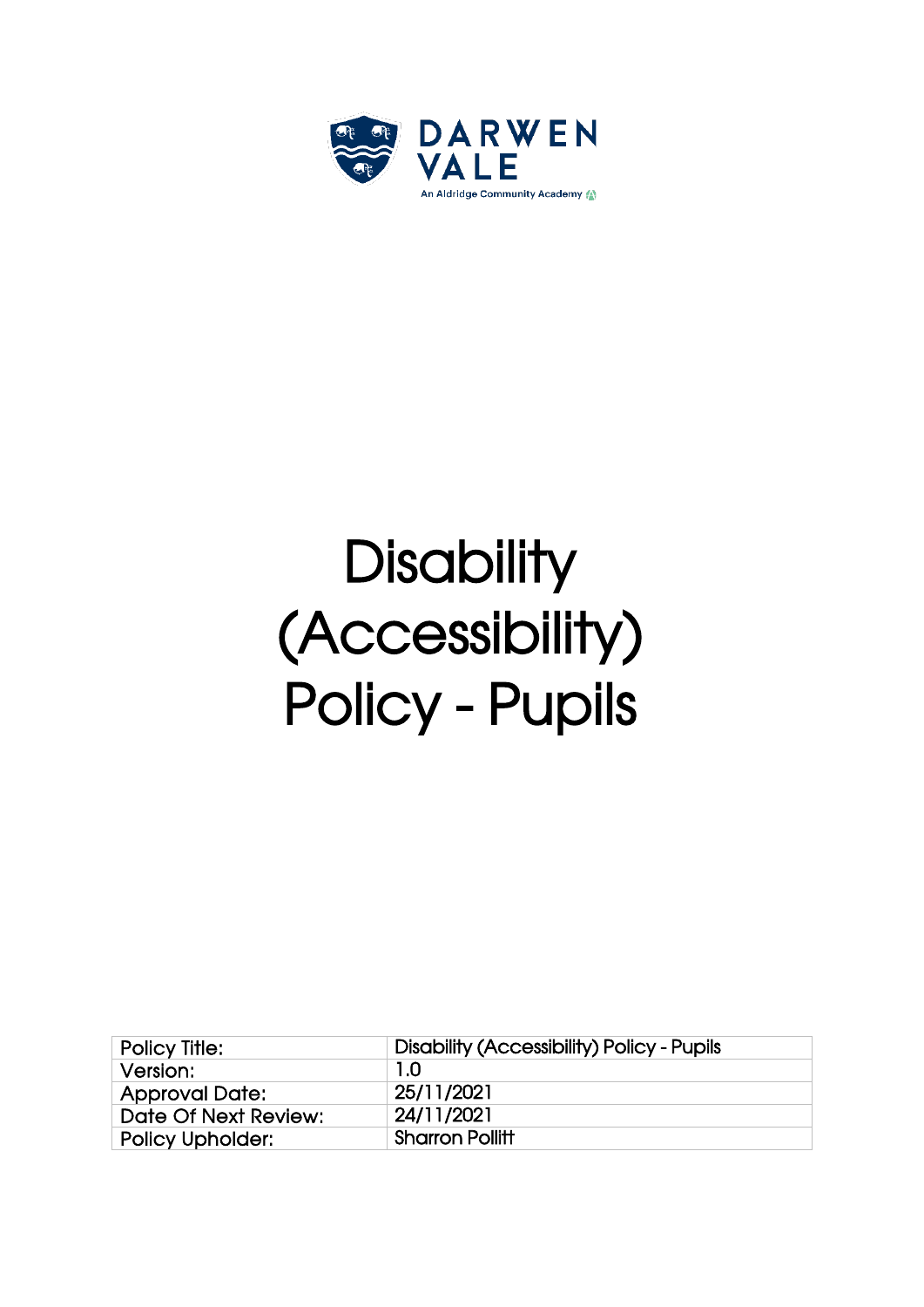

An Aldridge Community Academy

## **Disability (Accessibility) Policy - Pupils**

**Accessibility Policy**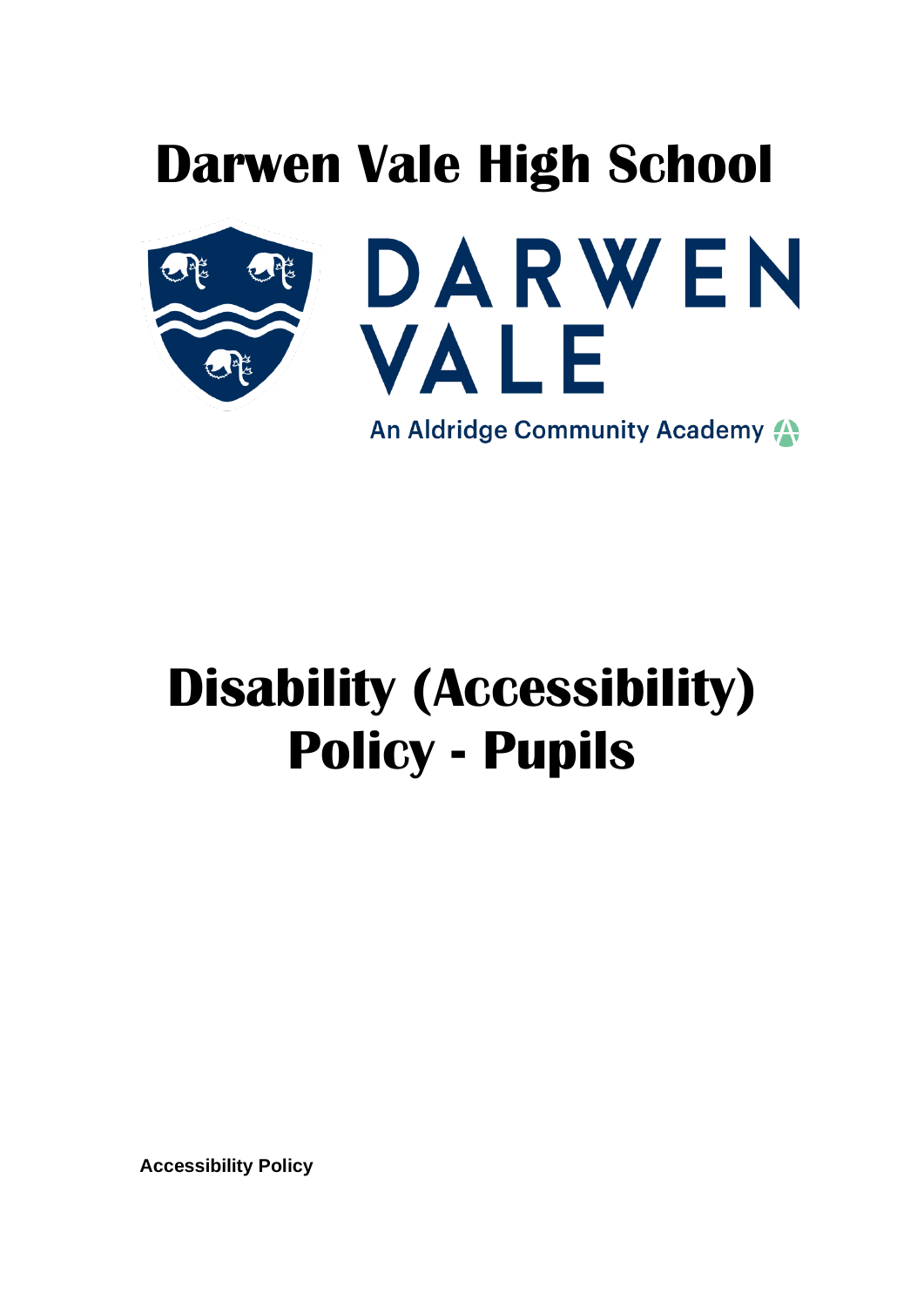#### **Introduction**

This policy has been drawn up in accordance with the planning duty of the Disability Discrimination Act 1995 as amended by the SEN and Disability Act 2001 (SENDA). It draws on the guidance from:

"Accessible Schools: Planning to increase access to schools for disabled pupils" (DFES July 2002) and "Getting it right for future generations" (Four S SCC April 2003)

#### **Definition**

The legislation defines disability as physical, sensory, intellectual or mental impairment. Discrimination means treating pupils, employees and visitors less favourably than others without justification.

#### **Statement of Purpose**

Darwen Vale High School and Engineering College works in close partnership with the Local Authority and as such this Accessibility Policy sets out the Governors' response to the Special Educational Needs and Disability Act 2001 which requires that a pupil should not be treated less favourably because of a disability and to ensure inclusion and equality of opportunity for all pupils.

Darwen Vale aims to reduce and where possible eliminate barriers to accessing the curriculum and to achieve full participation in the school community for pupils and prospective pupils with a disability.

The school also aim to improve accessibility for employees and visitors to the school who also have a disability.

#### **Key Principles**

Compliance with the DDA is consistent with the school's aims and equal opportunities policy, and the operation of the schools SEN Policy.

Darwen Vale High School and Engineering College recognises its duty under the DDA (As amended by the SENDA):

- Not to discriminate against disabled pupils in their admissions and exclusions, and provision of education and associated services
- Not to treat disabled pupils, employees or visitors less favourably
- To take reasonable steps to avoid putting disabled pupils, employees or visitors at a substantial disadvantage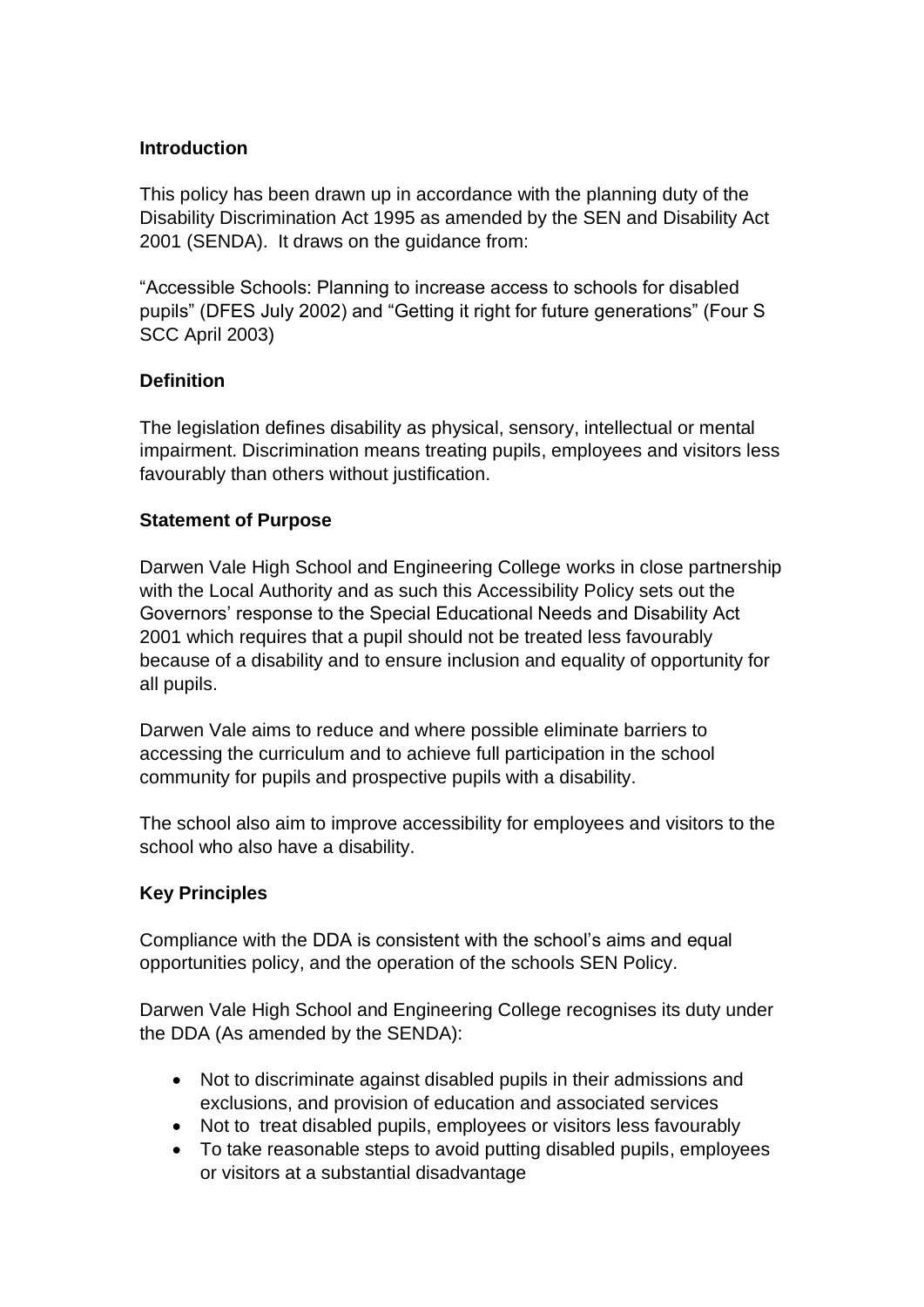• To publish an Accessibility Plan **(See attached Appendix 1)**

The school will:

- Recognise and value parents knowledge of their Childs disability and its effect on his/her ability to carry out normal activity, and respect the parents' and Childs right to confidentiality
- Provide all pupils with a broad and balanced curriculum, differentiated and adjusted to meet the needs of individual pupils and their preferred learning styles.

#### **Aims/Objectives**

(a) Curriculum – the aim is to increase the extent to which disabled pupils can participate in the school curriculum by ensuring that curriculum and other planning takes account of all forms of disability and makes provision for a wide range of needs so that all pupils have access to an excellent education, both academic and social as set out in the school's Mission Statement.

(b) Physical environment – the aim is to improve the physical environment of the school for disabled pupils, employees and visitors and to increase the extent to which disabled pupils are able to take advantage of the education provided by the school by ensuring that, as far as reasonably practicable, the needs of pupils with disabilities are met.

(c) Information – the aim is to improve the delivery of information to disabled pupils, employees and parents/carers by ensuring that written and other communication takes into account the needs of those individuals with disabilities.

#### **Admission arrangements for pupils with disabilities**

Darwen Vale High School and Engineering College arrangements for the admission of pupils with disabilities who have an Educational Health Care Plan (EHCP), an Individual Pupil Resource Agreement (IPRA) or a Medical Plan, begin with the transitional review of the statement, to which the Darwen SENDCO is invited and who remains involved from that time.

For other children with a disability, in addition to information provided by the primary school, parents are asked to give details of any special need which is then followed through by the SENDCO. Darwen Vale also has a specialist unit where needed for pupils with disabilities to provide specialist teaching and/or provide support in mainstream classrooms.

#### **Implementation**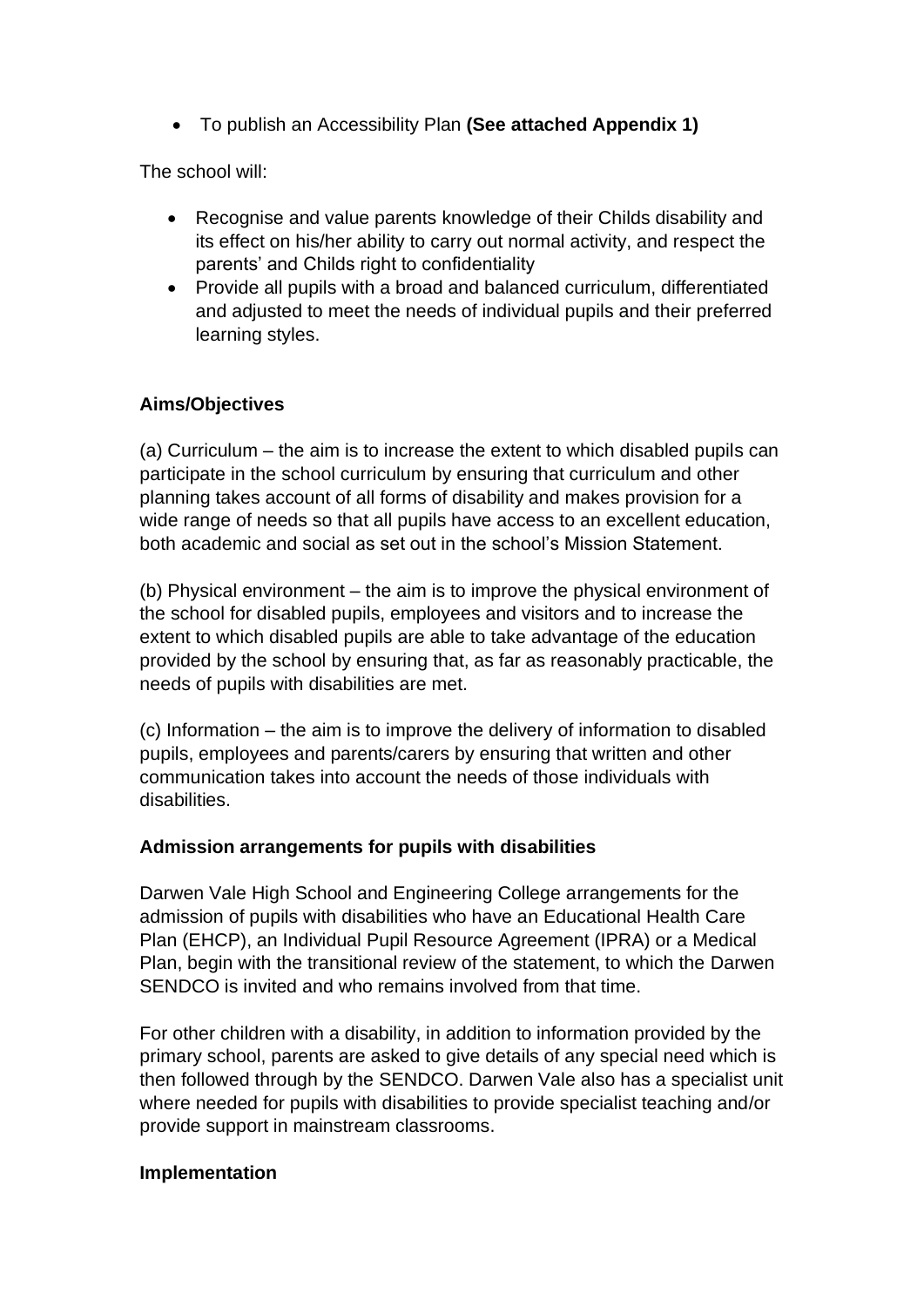#### **General**

The Head teacher will make all employees at the school aware of the Accessibility Policy and Plan.

#### **Education and related activities**

The school will continue to seek and follow the advice of LA services and outside agencies such as specialist teacher advisors and SEN consultants, and of appropriate health professionals from the local NHS Trusts.

(See checklist provided on page 29, DFES Guidance "Accessible schools: Planning to increase access to schools for disabled pupils"

#### **Physical Environment**

Darwen Vale High School and Engineering College will take account of the needs of pupils, employees and visitors with physical difficulties and sensory impairment when planning and undertaking future improvements and refurbishment of the site and premises, such as improved access, lighting, acoustic treatment and colour schemes, and more accessible facilities and fittings.

(See checklist on page 30, DFES Guidance "Accessible schools: Planning to increase access to schools for disabled pupils"

#### **Provision of Information**

The school will make itself aware of local services, including those provided through the Local Authority, for providing information in alternative formats when required or requested.

#### **Action Plan**

Darwen Vale High School and Engineering College will publish an Accessibility Plan outlining short, medium and long term targets to ensure that the aims and objectives of this Accessibility Policy are met.

#### **Linked policies**

This Policy will contribute to the review and revision of school related policies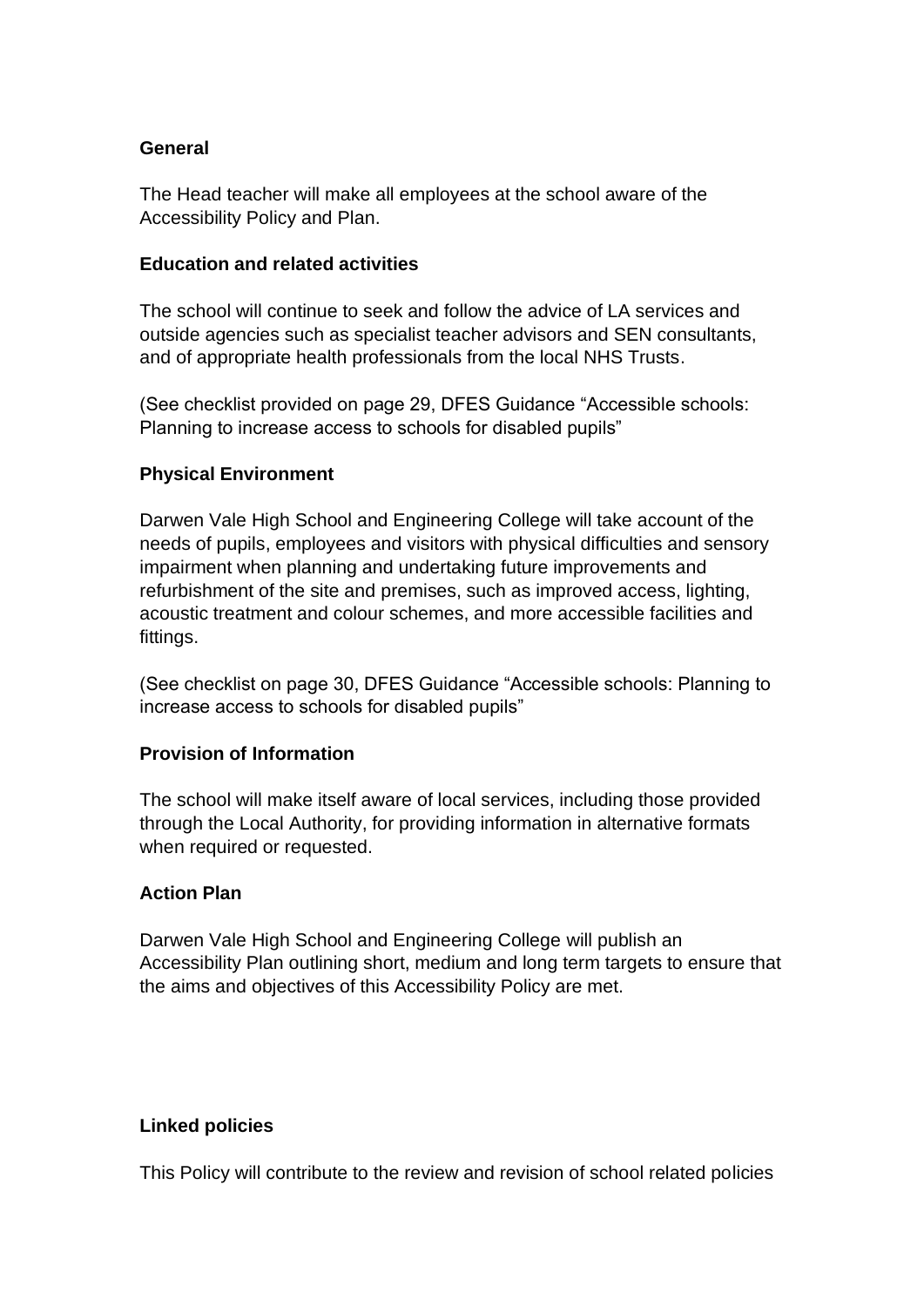- School Development Plan
- Staff Development Plan
- SEN Policy
- Equal Opportunities Policy
- Curriculum Policies

#### **Review**

The plan will be kept under review by the Governing Body regularly and revised as necessary.

#### **Staff Responsible**

| Principal     | $\blacksquare$ | <b>Matthew Little</b>  |
|---------------|----------------|------------------------|
| <b>SENDCO</b> |                | <b>Sharron Pollitt</b> |

**This policy is also available by e-mail or in an enlarged print format on request to the school office.**